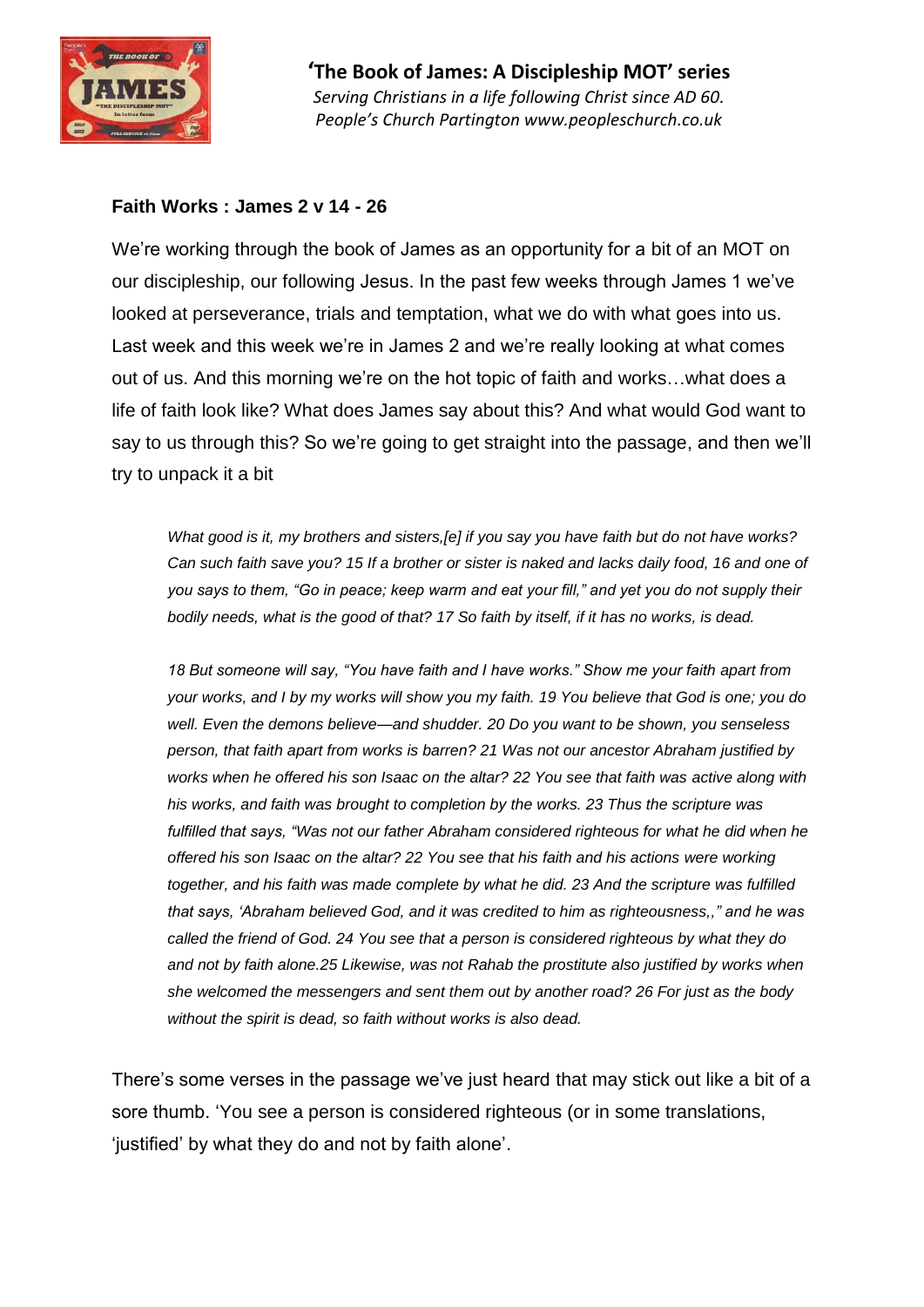

You might hear that and think *'hang on a minute this seems to go against the very Gospel I responded to– that it's not based on works – what I do, that I'm saved by grace, that I receive the good news that Jesus died for my sin and I believe that's for me, and I'm saved…*

In another part of the New Testament, Paul the apostle wrote to the Christians in Rome and said to them 'we maintain a person is justified by faith APART from works of the law' and yet here James sounds like he's saying a person is justified by what they do not by faith alone' so you've got 2 verses that at first hearing almost sound like they might contradict each other but I think as we get on and get into the passage we'll get to see what James is trying to say….

Just as we get started and to get us thinking, we've got a little quiz to get us going – the quiz is called 'name that tree' , not like 'let's call it Stan' or something like that but name the variety and type of tree ok - so here's the first one….

Name that tree? Anyone? – Apple tree

What about this one? - orange tree

What about this one? – banana tree

What about this one? - grapevine

Final round What about this one? Anyone?

Here it is again in slightly zoomed in ….anyone? -

We don't know what it is do we? We don't know....

Where's the fruit?! How do we know what sort of tree it is when we can't see the fruit? Or the leaves? Or any sign of life? What sort of tree is this? It's a dead tree….that's what it is

The point **I believe** James is making is one that builds on the words of Jesus in Matthew 7 - we read,

*You will recognize them by their fruits. Are grapes gathered from thornbushes, or figs from thistles? 17 So, every healthy tree bears good fruit, but the diseased tree bears bad fruit. 18 A healthy tree cannot bear bad fruit, nor can a diseased tree bear good fruit.*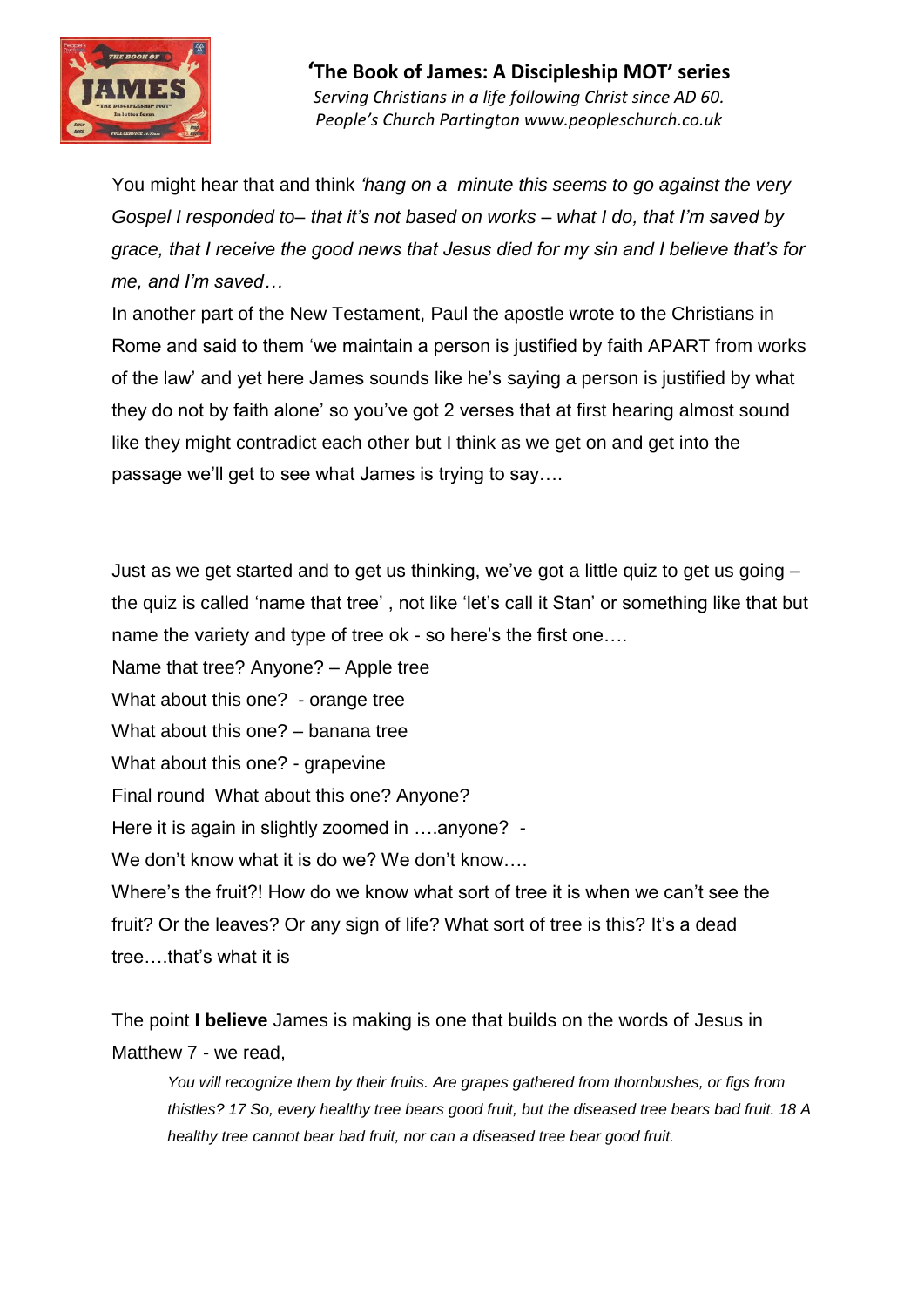

.

You will know a tree by it's fruit. I think Here's is the major point that we'll get into a bit more..

Faith without evidence of a changed life….is to be questioned! To say we're a Christian without any evidence of a life that reflects our Christian faith and belief is to be challenged….

You say you're an apple tree – show me the fruit. Give me an apple! You say you're a pear tree? Show me the fruit – rock and roll let's all have a pear You say you're a Christian? Show me the fruit! How will people know we are a follower of Jesus if our lives, our lifestyles and our actions do not reflect that? Paul speaks about the fruit of the Spirit of God, present in us, being love, joy, peace, patience, perseverance, gentleness, goodness, kindness, self control….these things are growing in and out-worked in the life of the believer!

I meet people all the time, well, maybe not all the time, but quite a bit of the time who say 'oh yeah I'm a Christian' and you go ok great, are you part of a church 'nah, not really into that' ok so tell me about how you came to faith…' what? Came to faith?' my parents had me done when I was a kid, Santa is really important to me so we love Christmas!' but you aren't part of a church or reading the bible or praying or trying to grow as a follower of Christ? Oh no why would I want to do that? Ok it doesn't sound or look like you're following Jesus – which is being a Christian. Obviously that's the caricature of the conversation but the point is becoming and being a follower of Jesus is about a changed heart….a heart turned away from sin and towards Christ, a heart no longer with self on the throne but with Christ on the throne, submitted to him – a changed heart is evidenced by a changed life.

You will know a tree by its fruit. This is real life - I read this earlier this week:

*"When I was in youth group (many years ago) there was a poster on the wall of a judge with the caption 'If you were accused of being a Christian would there be enough evidence to convict you?' I was reminded of this sitting in an immigration court last week where the judge had opened proceedings saying 'If I find Mr x (Mr x is not his real name) is a Christian I will*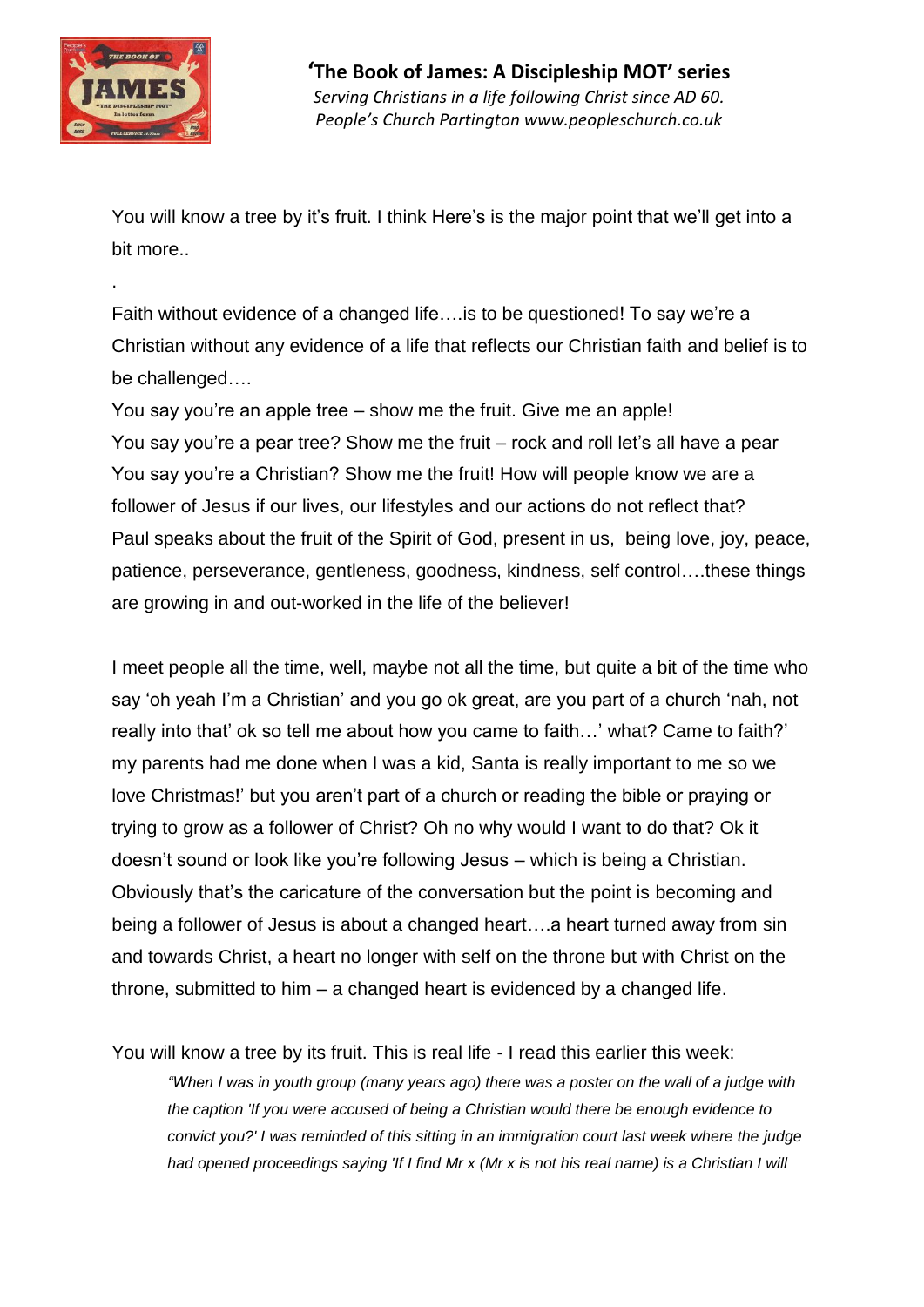

*allow his appeal for leave to remain.' There followed 2 hours of the Home Office quizzing and questioning to see if my Iranian brother in Christ really is a Christian, and myself (with the help of a barrister) trying to prove that he was….'*

There are Christians in this country, who are here because it's a safer place to be alive and to be a Christian, and ministers up and down the country are standing side by side with these brothers and sisters of middle eastern heritage appealing to the on their behalf – look at their life, look at their changed lives, look at the difference Christ has made, look at the positive impact they are having on their community – look a life changed by the love of Jesus. Look at the fruit. Our faith crosses cultural and ethnic boundaries it's not about being white British or if we know the answers to the right questions - It's a changed heart, which is evidenced by a changed life. A changed life is the overflow of God's Spirit in you that is refining you and overflowing out of you into the world and we have a missionary God, who sent his spirit into our lives and who sends us into all the world…when Christ lives in us, and we let the word take root and grow that fruit starts to overflow out of us.

For Paul the apostle, and for us 'we're justified by faith alone' is true – we are saved by grace, through faith, we're not saved by what we do – we're saved by what Jesus did and our response to that! Works will not save us….

But for James, here he must surely be saying that faith that is genuine leads to a transformed life –which is evidenced by good works: works don't save us but are the evidence of God's saving work in and through you. Subtle but really important difference there. We're not saved by doing good works, we're saved to do good works for the Kingdom. It's the difference between someone saying 'If I train really really hard I'll be good enough to be a Man United player' and knowing you've been signed by the club so you're going to train really really hard.

To say 'Jesus is real' is not enough – James is quite sharp on this he says even the demons believe that Jesus is real! Well done! Making a statement of belief is not it, a life that evidences the grace of God is the outworking of God in your life - Faith **WORKS!**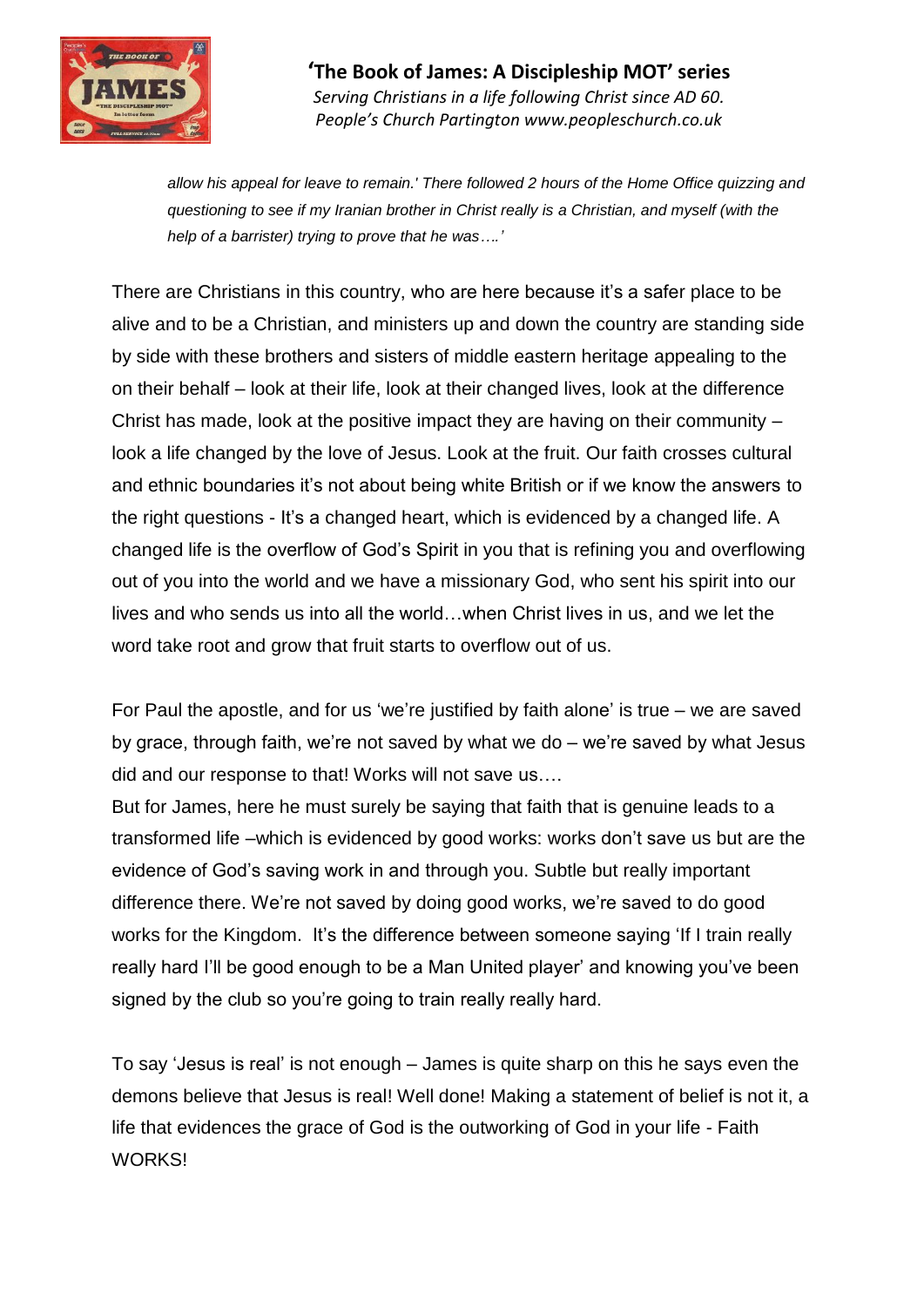

It was really encouraging at our most recent Church Together Night Jemma came up the front and shared a bit of her story of connecting to church then coming to Alpha, and coming to faith and then feeling like she wanted to get involved in helping people who are struggling with debt and stuff, and then Claire came along from CAP the other Sunday and that confirming the desire to get involved - it's like, this is great! This is God at work – a changed heart, and the overflow of God at work saying 'I want to get out there and make a difference', others who have said 'I'd love to get more involved, I'd love to do more' – it's God at work! If you feel like you want to do more, don't be frustrated that 'you're not doing it yet' rejoice that God is at work on the inside, he's growing you, he's shaping your heart, his spirit is at work in you and this is real faith! Because real faith leads to a changed heart, and it's natural that what God has done 'in you and for you' you want him to do in and for others. 'I've experienced this life changing, eternity changing encounter with the living God and I'm going to live in response to that and I'm going to share that in my community and I'm going to go into all the world...

#### James unpacks it for us with examples from the Old Testament…

#### Firstly – Faith is not un-moved

*If a brother or sister is naked and lacks daily food, 16 and one of you says to them, "Go in peace; keep warm and eat your fill," and yet you do not supply their bodily needs*

Faith is not 'sounding spiritual' I will pray that God will meet your needs, it's being Christ's hands and feet here on the ground – and yes, sometimes it's not as simple as giving money to everyone who asks you for money, and it's not wanting to be a hero on behalf of other people - But it's something of God's compassion that flows out of you to those around you – who are hungry, who are in genuine need… faith does not remain un-moved when it sees something wrong! When it sees a need.... James says look at Rahab the prostitute – she shows us true faith – she saw a people in need and was moved with compassion. But she was a prostitute! Yes she was – but her past is not her future and her compassion, hospitality, and her interaction showed true faith. Don't let your past or your reputation determine how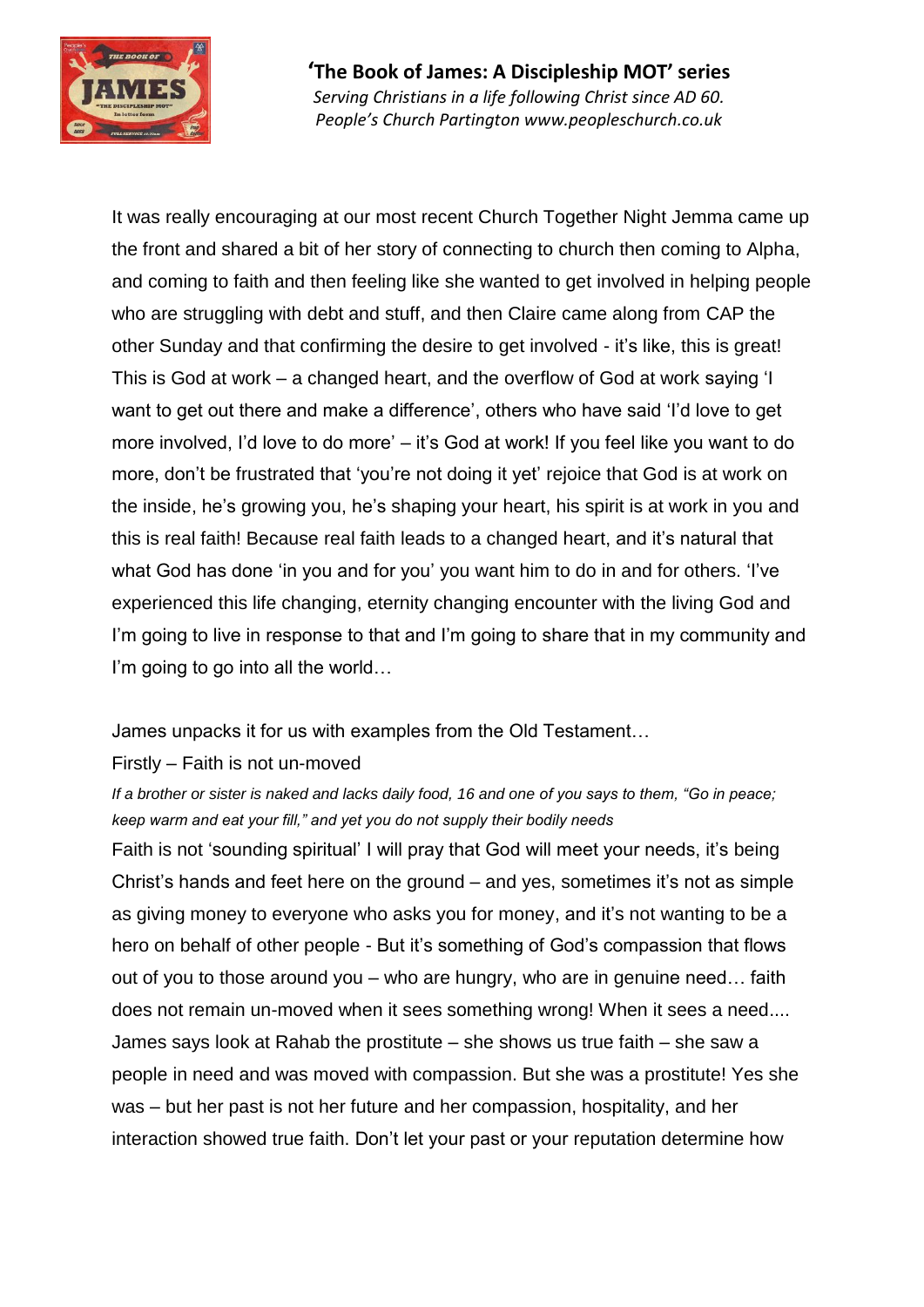

God can work in and through you in the future –True faith is not unmoved…. And James takes us to Abraham too, as an example of this… 3 really quick headings

### V22 – Faith goes hand in hand with works

*You see that his faith and his actions were working together*

Look at Abraham, - he had faith and his faith led to works…they were working together. Faith contains obedience to God and when God calls you to do something you do it – faith and action go hand in hand, working together in obedience before Christ.

### Verse 22,– Faith develops and matures through works

*faith was brought to completion by the works.* In the first week we spent looking at James we said if we want to be mature we've got to get through trials. Here's another aspect – if we want our faith to be complete, mature, lacking nothing, works is part of that too – work flexes the muscles of faith, grows us, stretches us, takes us out of our comfort zone. Works really do mature our faith because it's putting belief into action which then causes us to exercise our faith – do I really believe this. If I believe it what does that look like lived out? I believe God cares, this is the God I follow, does my life reflect God cares, how can my life reflect God cares I think the Eden team are one of the best examples of this – God cares, and I'm going to devote my life to living my faith out on the estate to show it. City Centre Ministries is another great example….

# Verse 23 is a key one – Third aspect : Faith comes before works *And the scripture was fulfilled that says, 'Abraham believed God, and it was credited to him as righteousness,," and he was called the friend of God*

This is how we know James and Paul aren't at odds with each other… because while James says faith and works go hand in hand, and works complete our faith, he knows the story of Abraham and if we know the story of Abraham we see it too-Abraham believed God – and it was credited to him as righteousness! Abraham believed – and that was enough! But that faith, that belief that God is King and Lord and the one who's hand is on his life, leads to obedience, leads to works, and these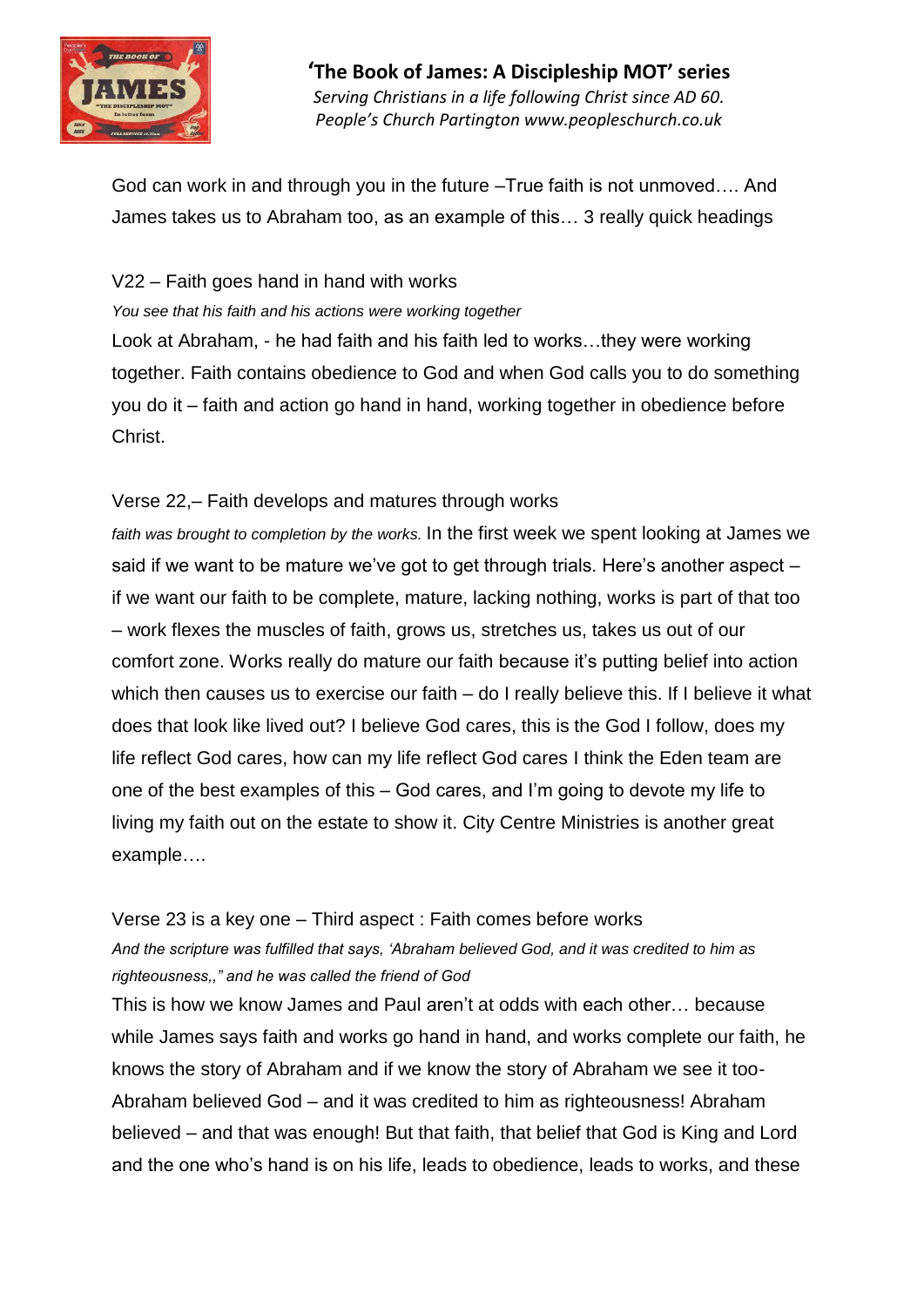

works develop faith and bring it to maturity. When you've encountered God in the way that Abraham had, it's only natural that obedience and works followed in his life

### Because Faith….works!

It's maybe the difference between the married man who knowing he's married, knowing he's loved and who loves his wife, decides he's going to buy her flowers, buy her chocolate, do the dishes, sweep the floor etc – acts of showing his love, knowing he's loved. Rather than the guy who is desperately trying to win the heart of a woman with chocolates, flowers and acts of extravagance – both are doing the same thing, but one knows he's loved, and is responding in love…

Action follows belief… In what ways is God calling you to exercise faith?

If you were accused of being a Christian, would there be enough evidence to convict you? Do people see the fruit of your faith in your life? What sort of tree will you be?

And – in what ways is God stirring you to works? Where is God calling you to action?

There's so many ways to get involved in making a difference….not to earn faith, but because you have faith and you want to share it.

There's men's ministry, there's ladies' ministry, there's all the stuff the Eden team are doing, there's Christians Against Poverty, there's Safe Families for Children, there's Playdate, there's AdRRes and supporting people through addiction and supporting their families, there's so many opportunities to get involved in sharing the love of God with this community. And actually, some of it doesn't have to be programmed, 'get involved in this ministry, get involved in that ministry' it can be in the really unprogrammed sharing the good news, making a difference with your neighbours, with your friends, being a blessing to those who need blessing, making a meal, sending an encouragement. But none of us have been saved to sit on the sidelines and watch others do it. All of us in Christ have got a story to tell of God's goodness, his grace and mercy to us, and all of us are called to share this good news.